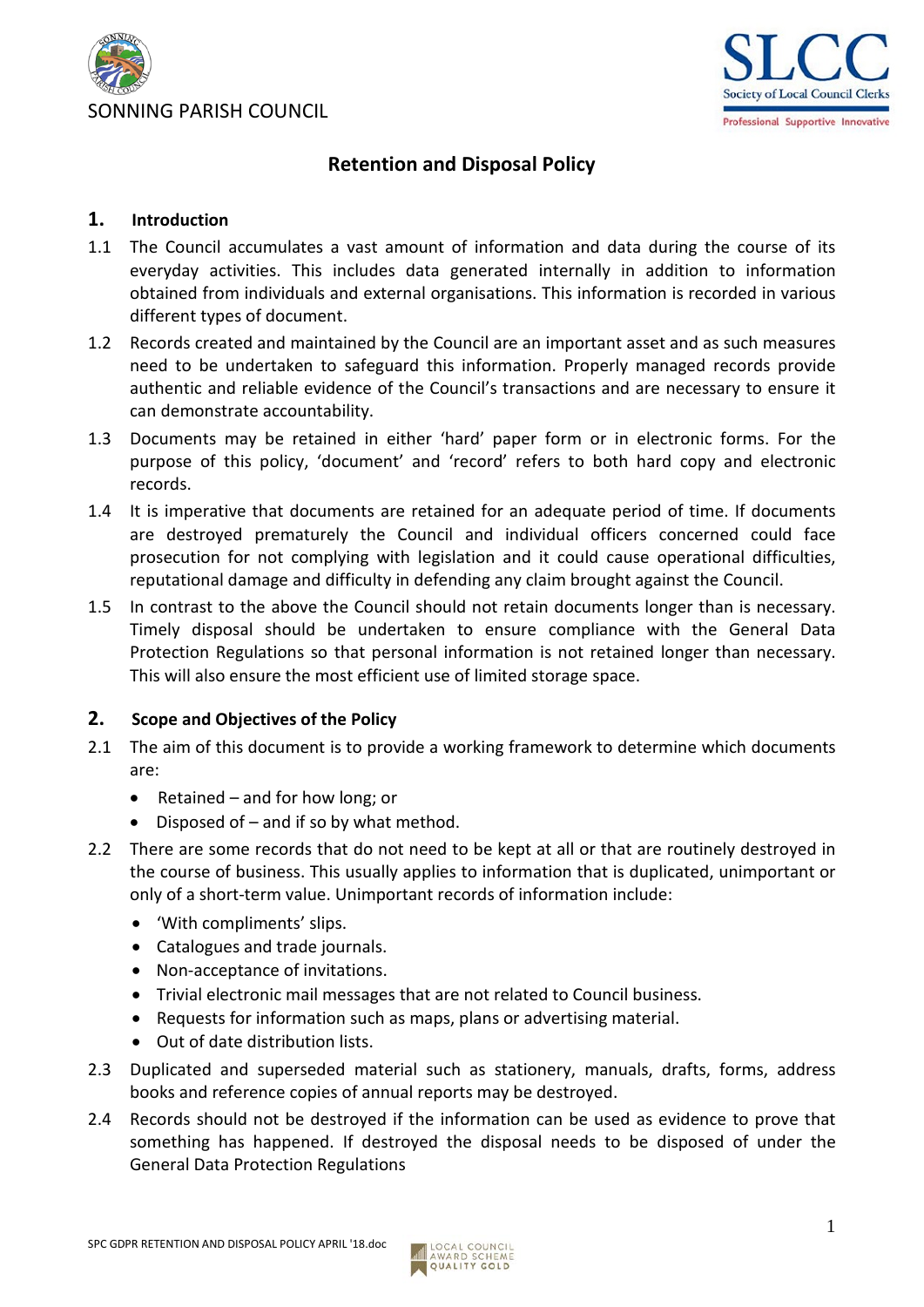

### **3. Roles and Responsibilities for Document Retention and Disposal**

- 3.1 Councils are responsible for determining whether to retain or dispose of documents and should undertake a review of documentation at least on an annual basis to ensure that any unnecessary documentation being held is disposed of under the General Data Protection Regulations.
- 3.2 Councils should ensure that all employees are aware of the retention/disposal schedule.

#### **4. Document Retention Protocol**

- 4.1 Councils should have in place an adequate system for documenting the activities of their service. This system should take into account the legislative and regulatory environments to which they work.
- 4.2 Records of each activity should be complete and accurate enough to allow employees and their successors to undertake appropriate actions in the context of their responsibilities to:
	- Facilitate an audit or examination of the business by anyone so authorised.
	- Protect the legal and other rights of the Council, its clients and any other persons affected by its actions.
	- Verify individual consent to record, manage and record disposal of their personal data.
	- Provide authenticity of the records so that the evidence derived from them is shown to be credible and authoritative.
- 4.3 To facilitate this the following principles should be adopted:
	- Records created and maintained should be arranged in a record-keeping system that will enable quick and easy retrieval of information under the General Data Protection Regulations
	- Documents that are no longer required for operational purposes but need retaining should be placed at the records office.
- 4.4 The retention schedules in Appendix A: List of Documents for Retention or Disposal provide guidance on the recommended minimum retention periods for specific classes of documents and records. These schedules have been compiled from recommended best practice from the Public Records Office, the Records Management Society of Great Britain and in accordance with relevant legislation.
- 4.5 Whenever there is a possibility of litigation, the records and information that are likely to be affected should not be amended or disposed of until the threat of litigation has been removed.

### **5. Document Disposal Protocol**

- 5.1 Documents should only be disposed of if reviewed in accordance with the following:
	- Is retention required to fulfil statutory or other regulatory requirements?
	- Is retention required to meet the operational needs of the service?
	- Is retention required to evidence events in the case of dispute?
	- Is retention required because the document or record is of historic interest or intrinsic value?

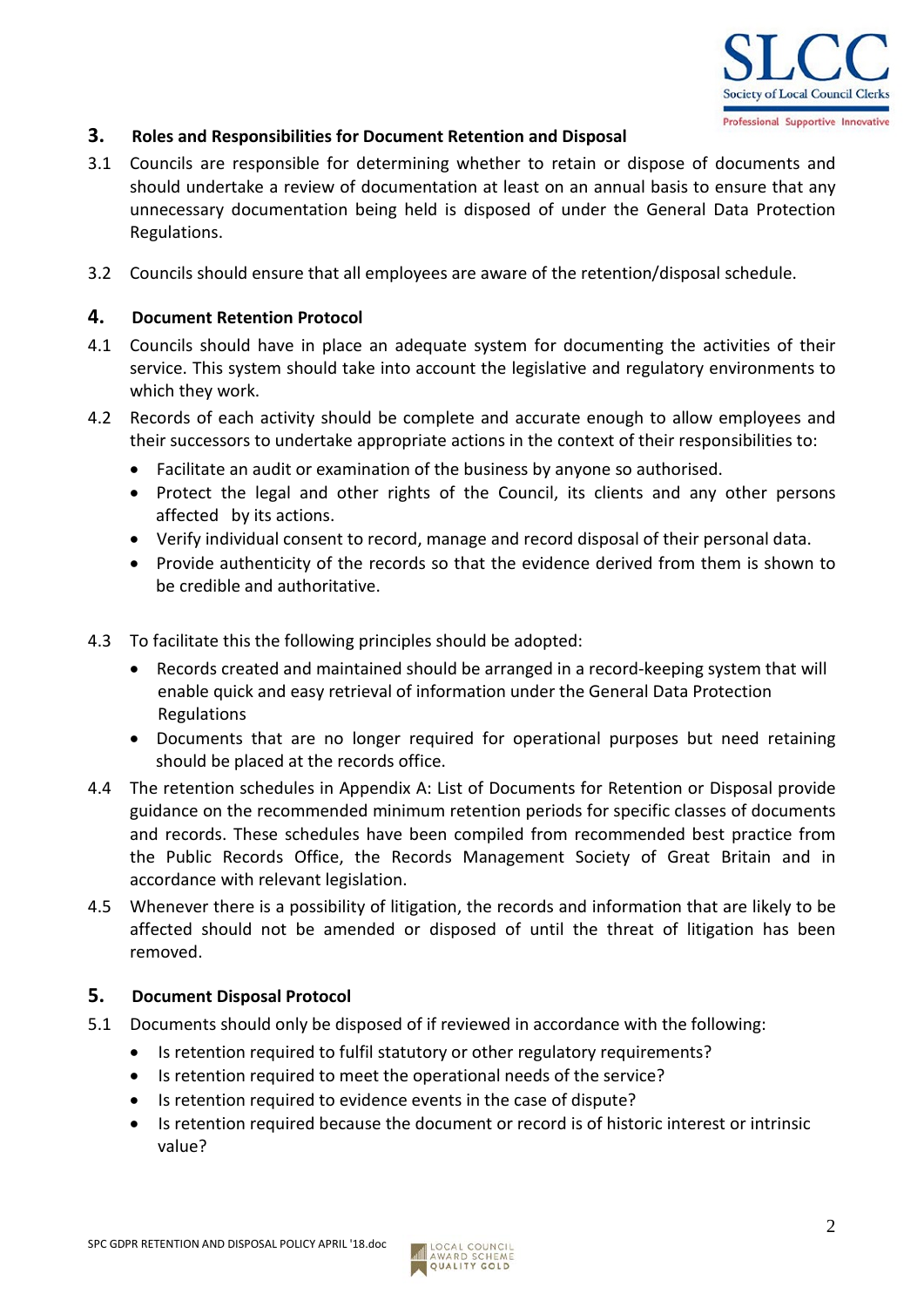- 5.2 When documents are scheduled for disposal the method of disposal should be appropriated to the nature and sensitivity of the documents concerned. A record of the disposal kept to comply with the General Data Protection Regulations.
- 5.3 Documents can be disposed of by any of the following methods:
	- Non-confidential records: place in waste paper bin for disposal.
	- Confidential records or records giving personal information: shred documents.
	- Deletion of computer records.
	- Transmission of records to an external body such as the County Records Office.
- 5.4 The following principles should be followed when disposing of records:
	- All records containing personal or confidential information should be destroyed at the end of the retention period. Failure to do so could lead to the Council being prosecuted under the General Data Protection Regulations.
	- the Freedom of Information Act or cause reputational damage.
	- Where computer records are deleted steps should be taken to ensure that data is 'virtually impossible to retrieve' as advised by the Information Commissioner.
	- Where documents are of historical interest it may be appropriate that they are transmitted to the County Records office.
	- Back-up copies of documents should also be destroyed (including electronic or photographed documents unless specific provisions exist for their disposal).
- 5.5 Records should be maintained of appropriate disposals. These records should contain the following information:
	- The name of the document destroyed.
	- The date the document was destroyed.
	- The method of disposal.

### **6. Data Protection Act 1998 – Obligation to Dispose of Certain Data**

6.1 The Data Protection Act 1998 ('Fifth Principle') requires that personal information must not be retained longer than is necessary for the purpose for which it was originally obtained. Section 1 of the Data Protection Act defines personal information as:

Data that relates to a living individual who can be identified:

- a) from the data, or
- b) from those data and other information which is in the possession of, or is likely to come into the possession of the data controller.

It includes any expression of opinion about the individual and any indication of the intentions of the Council or other person in respect of the individual.

- 6.2 The Data Protection Act provides an exemption for information about identifiable living individuals that is held for research, statistical or historical purposes to be held indefinitely provided that the specific requirements are met.
- 6.3 Councils are responsible for ensuring that they comply with the principles of the under the General Data Protection Regulations namely:
	- Personal data is processed fairly and lawfully and, in particular, shall not be processed unless specific conditions are met.
	- Personal data shall only be obtained for specific purposes and processed in a compatible manner.
	- Personal data shall be adequate, relevant, but not excessive.
	- Personal data shall be accurate and up to date.